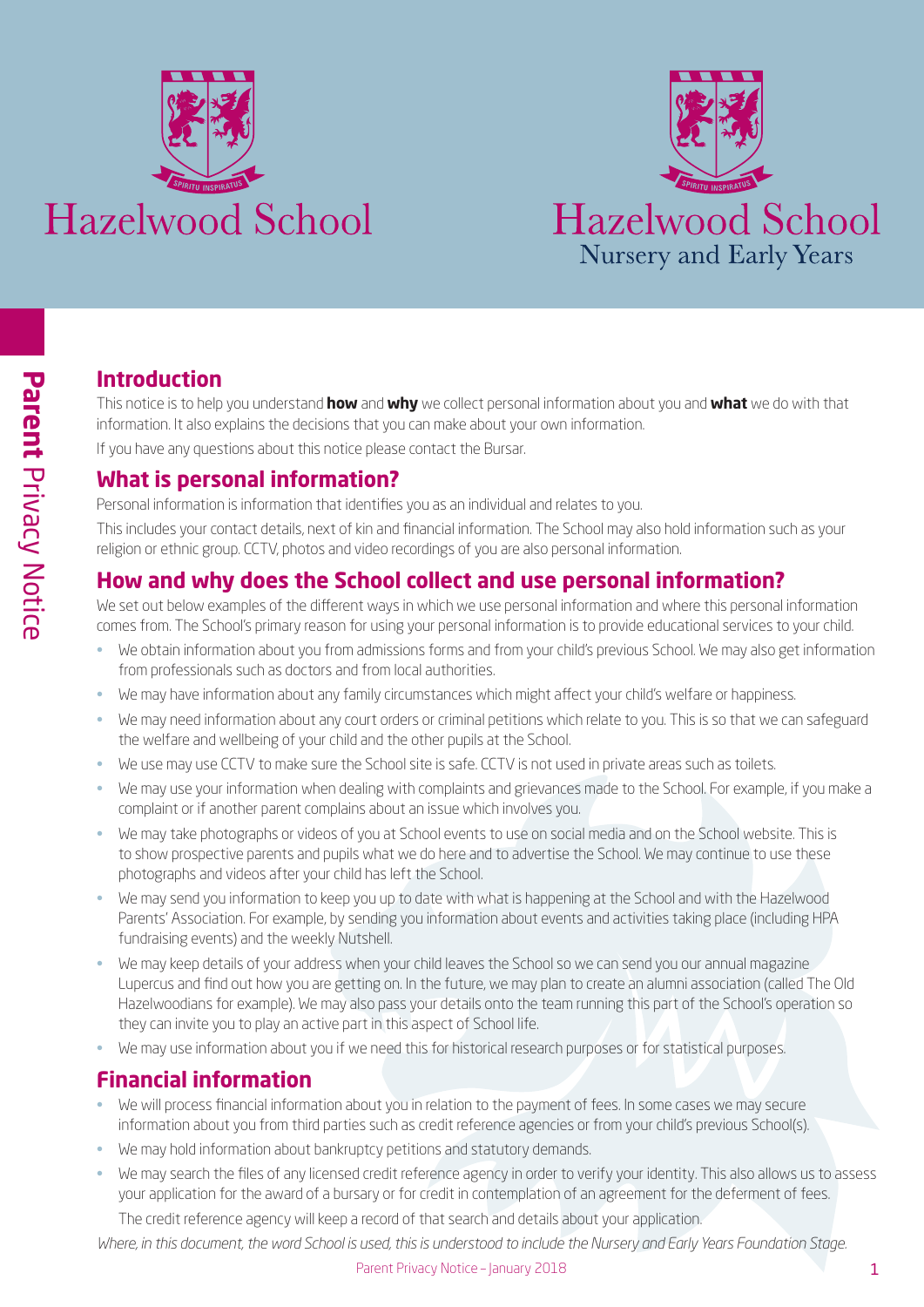This record will be seen by other organisations which make searches about you.

- We may obtain information about you from publicly available sources such as Companies House and Zoopla to assess your ability to pay School fees.
- We may use an third party organisation to assist us with our bursary application process. If you apply for a bursary we will share information about you so that your application can be assessed.

### **Sharing personal information with third parties**

- In accordance with our legal obligations, we may share information with local authorities, the Independent Schools Inspectorate / Ofsted and the Department for Education, for example, where we have any safeguarding concerns or to comply with our legal obligations.
- On occasion, we may need to share information with the Police.
- We may also need to share information with our legal advisers for the purpose of obtaining legal advice.
- Occasionally we may use consultants, experts and other advisors to assist the School in fulfilling its obligations and to help run the School properly. We might need to share your information with them if this is relevant to their work.
- We may share some information with our insurance company, for example, where there is a serious incident at the School.
- If you have unpaid fees while your child is at the School we may share information about this with other Schools or educational establishments to which you intend to send your child.
- If your child leaves us to attend another School we may need to provide that School with information about you. For example, details of family circumstances for safeguarding reasons.
- We may share information about you with others in your family, such as another parent or step-parent. For example, where this is part of our obligation to take care of your child, as part of our wider legal and regulatory obligations, or in connection with School fees.
- We may need to share information if there is an emergency, for example, if you are hurt whilst on School premises.
- We sometimes use contractors to handle personal information on our behalf. The following are examples:
	- IT consultants who might access information about you when checking the security of our IT network; and
	- we use third party "cloud computing" services to store some information rather than the information being stored on hard drives located on the School site.

### **Our legal grounds for using your information**

This section contains information about the legal basis that we are relying on when handling your information.

#### **Legitimate interests**

This means that the School is using your information when this is necessary for the School's legitimate interests except when this would be unfair to you. The School relies on legitimate interests for many of the ways in which it uses your information.

Specifically, the School has a legitimate interest in:

- providing educational services to your child and to other children;
- safeguarding and promoting the welfare of your child (and other children);
- promoting the objects and interests of the School. This includes fundraising and using photographs of you at our School events in promotional material. It also includes making sure that we are able to enforce our rights against you, for example, so that we can contact you if unpaid School fees are due;
- facilitating the efficient operation of the School; and
- ensuring that all relevant legal obligations of the School are complied with (for example in relation to inspections).

In addition your personal information may be processed for the legitimate interests of others. For example another School will have a legitimate interest in knowing if you have not paid School fees that are due to us.

If you object to us using your information where we are relying on our legitimate interests as explained above please speak to or email the Bursar.

#### **Necessary for a contract**

We will need to use your information in order to perform our obligations under our contract with you. For example, we need your name and contact details so that we can update you on your child's progress and so that we can contact you if necessary.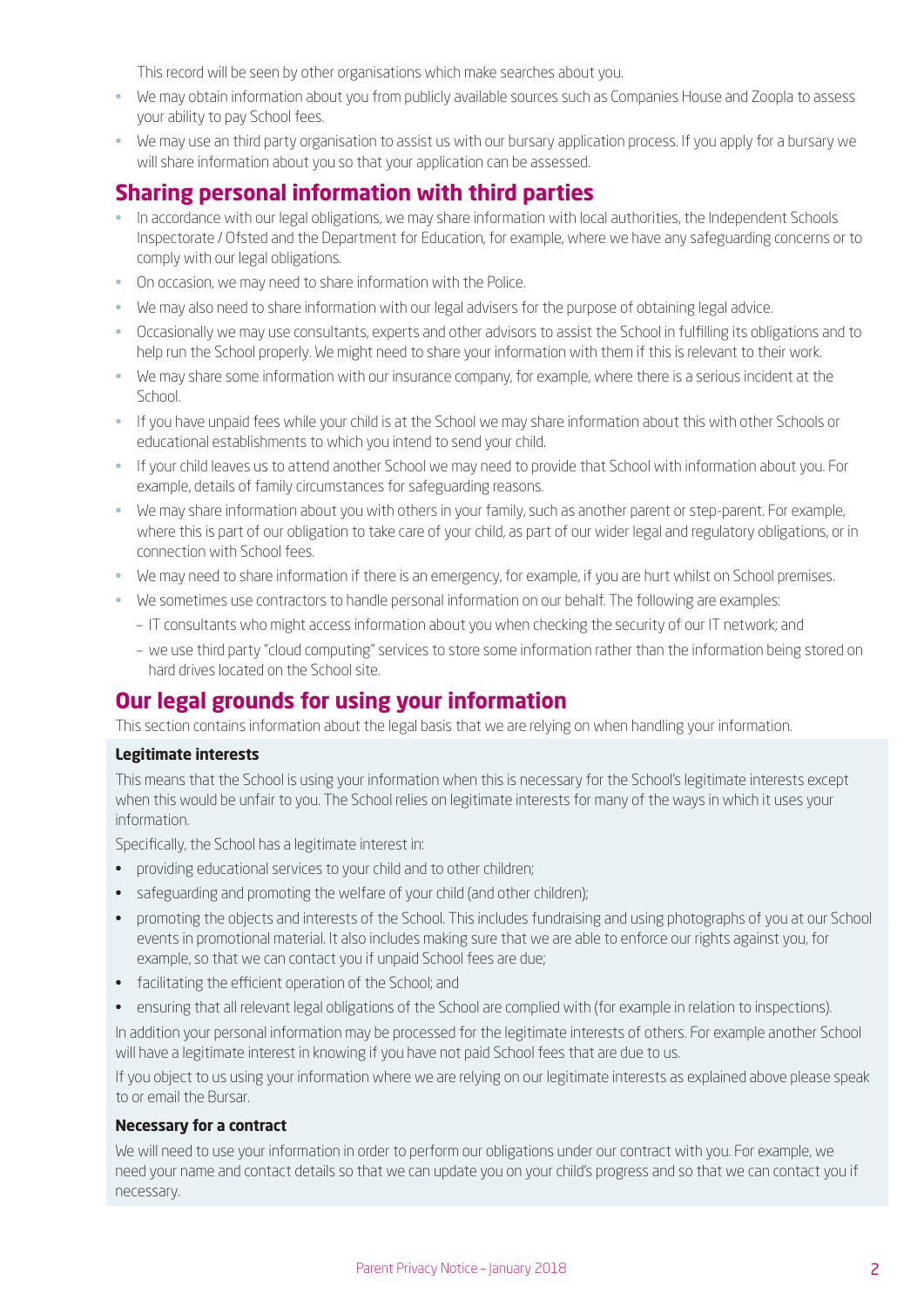#### **Legal obligation**

This exists where the School needs to use your information in order to comply with its legal obligation. For example, to report a concern to Children's Services. We may also have to disclose your information to third parties such as the courts, the local authority or the Police where legally obliged to do so.

#### **Vital interests**

In limited circumstances we may use your information to protect your vital interests or the vital interests of someone else (e.g. if you or they are seriously hurt).

#### **Public interest**

The School is required to use your information if it is in the public interest to do so. For example, to provide your child with an education, to look after your child and their classmates or when the School is inspected.

#### **Special categories or personal data**

The School must also comply with an additional condition where it processes 'special categories' of personal information. These special categories are as follows: personal information revealing racial or ethnic origin, political opinions, religious or philosophical beliefs, trade union membership, genetic information, biometric information, health information, and information about sex life or orientation.

#### **Substantial public interest**

The School is also allowed to use special categories of personal information where doing so is necessary in the substantial public interest. This is similar to "public interest" as noted above. For example the School may use special categories of information about you to provide your child with an education, to look after your child and their classmates or when the School is inspected.

#### **Employment and social protection law**

There may be times when the School needs to use your information because we are an employer. Also the School may use your information to comply with social protection law (e.g. to look after your child) and social security laws (e.g. to provide your child with free School lunches if applicable).

### **Vital interests**

In limited circumstances we may use your information to protect your vital interests or the vital interests of someone else (e.g. if you or they are seriously hurt).

#### **Legal claims**

We are allowed to use your information if this is necessary in relation to legal claims. For example, this allows us to share information with our legal advisors and insurers.

#### **Medical purposes**

This includes medical treatment and the management of healthcare services.

We may ask for your consent to use your information in certain ways. If we ask for your consent to use your personal information you can take back this consent at any time. Any use of your information before you withdraw your consent remains valid. Please speak to, or email the Bursar if you would like to withdraw any consent given.

In some cases we will rely on more than one of the grounds above for a particular use of your information. For example, we may rely on legitimate interests and public interest grounds when using your information for safeguarding reasons.

### **Sending information to other countries**

We may send your information to countries which do not have the same level of protection for personal information as there is in the UK. For example, we may:

- store your information on cloud computer storage based overseas.
- communicate with you by email when you are overseas (for example, when you are on holiday).

The European Commission has produced a list of countries which have adequate data protection rules. The list can be found here: http://ec.europa.eu/justice/data-protection/international-transfers/adequacy/index\_en.htm.

If the country that we are sending your information to is not on the list or, is not a country within the EEA (which means the European Union, Liechtenstein, Norway and Iceland) then, it might not have the same level of protection for personal information as there is in the UK.

We will provide you with details about the safeguards which we have in place outside of this Privacy Notice. If you have any questions about the safeguards that are in place please contact the Bursar.